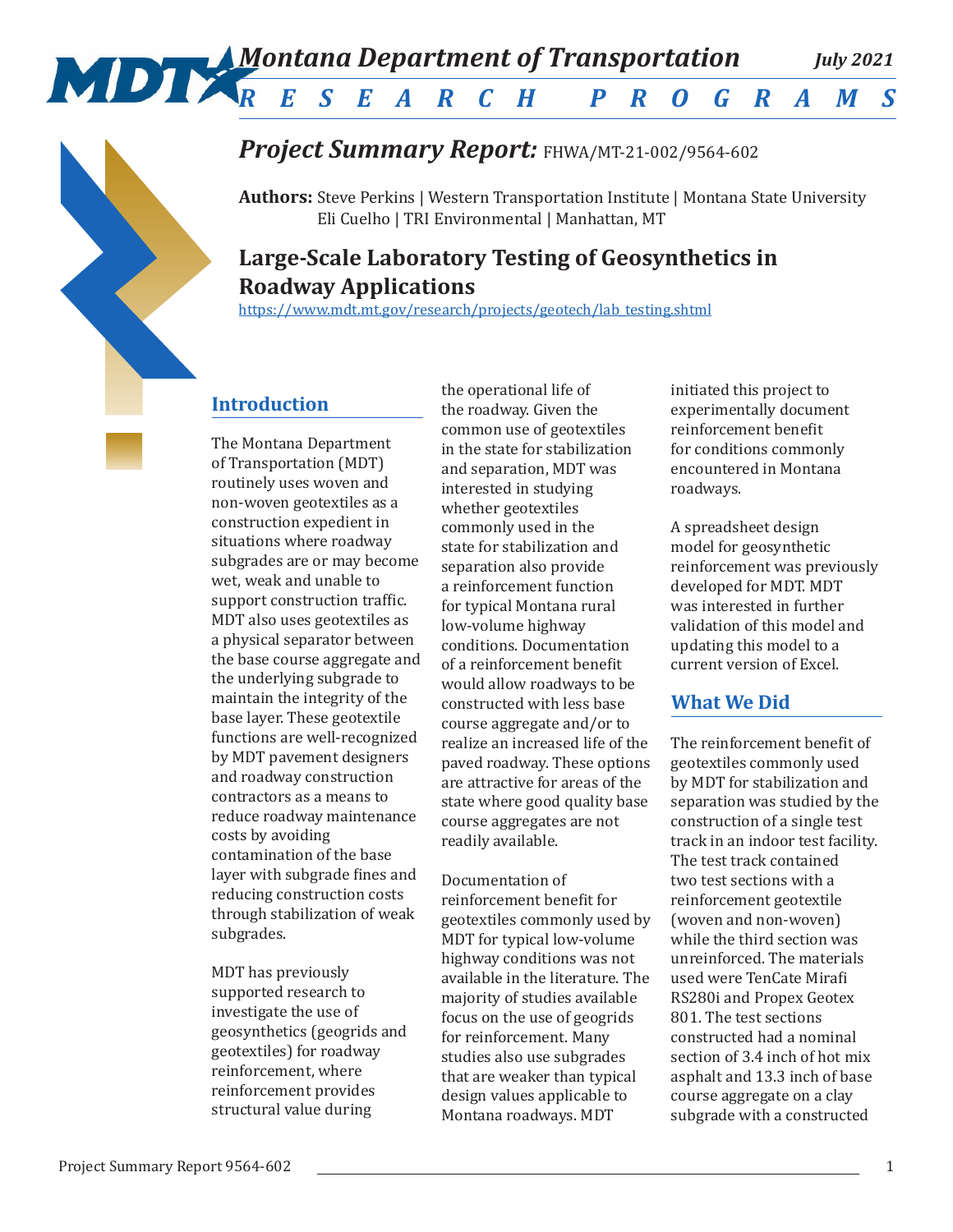CBR of approximately 3.5. The test sections were trafficked by a fullscale accelerated pavement tester with approximately 1 million traffic passes applied. Figures 1 and 2 show photographs of the concrete lined trench used for the test track and the accelerated pavement tester located in Greenville, South Carolina and operated by TRI Environmental, Inc.

of 64-22 was obtained from a local plant.

The test sections were originally constructed by preparing the base course to a moisture content ranging from 6.4 to 8.2 %. The optimum moisture content of the base by the Modified Proctor test was 7.7 %. HMA was placed on this first

> test section constructed and traffic loading occurred thereafter. The test sections were seen to rut more rapidly than expected. Trafficking was stopped and the HMA layer and the base course layer were removed and reconstructed. The base

in the second test section constructed was placed at a lower moisture content

to correct the problem discovered in the first test section constructed.

The geosynthetic reinforcement spreadsheet model was updated to a



**Figure 1: Accelerated test facility concrete lined trench.** course layer



### **Figure 2: Accelerated pavement test device.**

Materials used in the construction of the test sections were selected to match those commonly encountered in the State of Montana. Base course aggregate was obtained from a pit located in Forsyth, MT and shipped to the test facility in SC. A low plasticity clay was obtained from a mine located close to the test facility. A HMA mixture having a PG grade

.xlsm format. Predictions from the model were compared to recently published studies reporting results from constructed test sections. Results from this study were also compared to predictions from the model.

### **What We Found**

The raw rutting results showed the unreinforced test section performed better than the two sections with a geotextile. Figure 3 shows the average rutting results for each test section along with measurement error bands corresponding to plus and minus one standard deviation of the measurement points taken along the longitudinal path of the wheel. A statistical analysis of the data was performed to examine the likelihood that variability in constructed material properties was responsible for the results obtained. This analysis showed that the use of average as-constructed material properties within the AASHTO 1993 pavement design equation resulted in a prediction of ESAL's corresponding to the order seen in Figure 3. The predicted ESAL's did not; however, show the degree of underperformance of the two sections containing a geotextile.

The analysis further showed that the variability in the as-constructed properties of the test sections led to a low probability (between 8.8 to 12.5 % chance) that the test sections containing a geotextile would equal or exceed the number of ESAL's carried by the control section. The low values of probability for the test sections containing a geotextile imply that the variation in as-constructed pavement layer properties do not account for the control section outperforming the reinforced test sections. This analysis also implies that the excellent consistency of the constructed pavement layers leads to a low level of uncertainty with the rutting results obtained.

This analysis led to the most likely explanation for the observation of the control section outperforming the reinforced sections as due to seating or shakedown of the pavement layers during initial trafficking.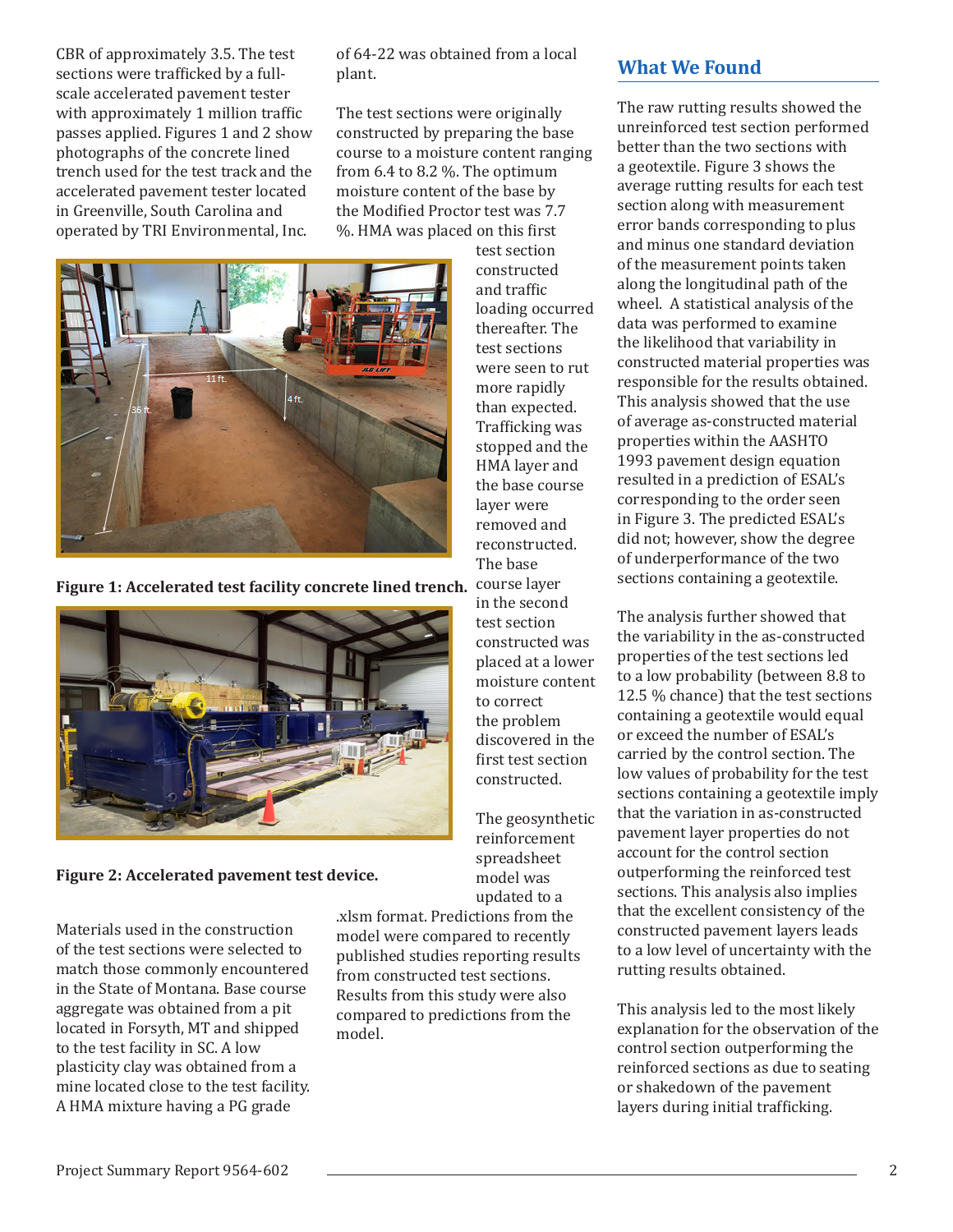This explanation is illustrated in Figure 3 by the difference in rutting response during the early portion of loading, followed by a similar slope of the rutting curves for the three test sections. Small differences in construction may lead to significant differences in the initial seating or shakedown of the pavement layers under trafficking. The absence of construction traffic on the test sections failed to provide seating of the materials as would have occurred in a field application. The inability to incorporate construction traffic and material seating in the test sections may provide justification for comparison of the rutting response once seating due to initial trafficking is completed. Since the average slope of the rutting curves for the three test sections are approximately equal, this argument leads to the conclusion that the three test sections performed similarly and the conclusion that no reinforcement benefit was observed for these conditions and for the two geotextiles used.

greater than that used in the second construction showed the sensitivity of the stiffness of the base course material to moisture content. Stiffness of the base course layer during the second construction was markedly greater when the moisture content was modestly less than that of the first construction. The poor rutting performance of the test sections after the first construction illustrates the need to control moisture both during construction and during the service life of the pavement.

The geosynthetic reinforcement spreadsheet model on the average compared well to previously published results from studies where test sections were constructed. This model predicted little reinforcement benefit for the conditions present in this study. This model; however, showed moderate reinforcement benefit for weaker subgrade conditions (i.e. subgrade CBR of 2.5) that might be present in typical Montana roadways during seasonally



#### **Figure 3: Longitudinal rut responses showing data scatter.**

Experience from the first construction when the base course layer was placed at a moisture content

wetter periods. This study did not quantify the separation benefit of the geotextiles, which are a recognized

benefit applicable to most roadways in the state.

## **What the Researchers Recommend**

This study resulted in the following recommendations:

- Woven and non-woven geotextiles should continue to be used in Montana roadways for the well-recognized benefits of stabilization and separation.
- For roadway designs involving a design subgrade CBR of 3.5 and greater, typical roadway designs for the State of Montana should not consider reducing the base course layer thickness in design for roads where a stabilization and/or separation geotextile has been used.
- Current test section work subsequent to the completion of this project, where rutting of the base during construction occurred, should be considered to possibly revise the recommendations given in this report.
- Base course materials for highway construction should be placed dry of optimum moisture content and should not be allowed to become wet during construction. Excessively wet base course layers during construction may lead to premature pavement failure.
- The geosynthetic reinforcement spreadsheet model previously developed for MDT should be used for future roadway construction projects in Montana to examine the potential for reinforcement benefit of currently used geotextiles and for the possible use of geogrids.
- The spreadsheet design model should be updated by replacing geosynthetic material property check boxes with value-input boxes and provide guidance for how values for three geosynthetic material properties are selected.